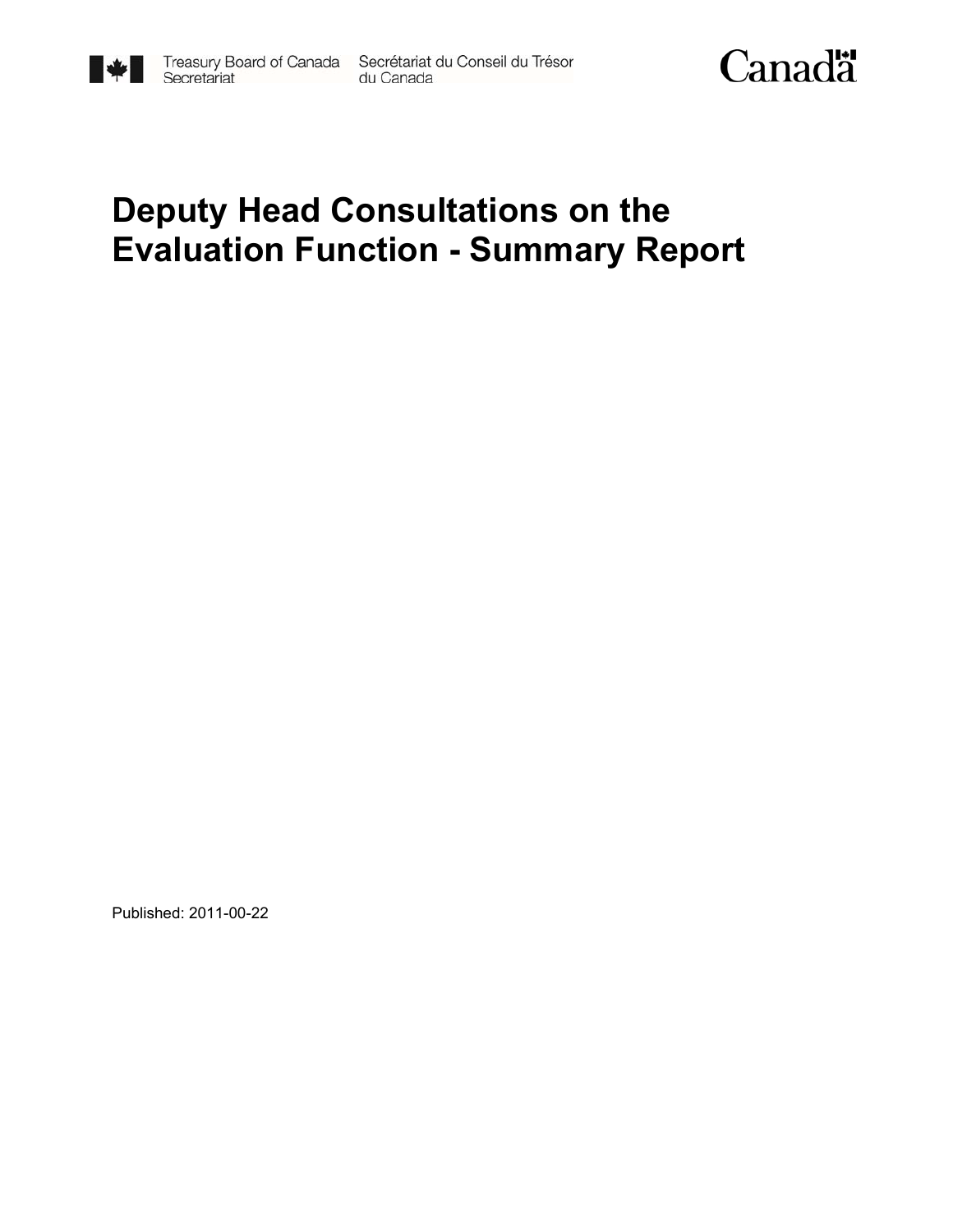© Her Majesty the Queen in Right of Canada, represented by the President of the Treasury Board, 2011

Published by Treasury Board of Canada, Secretariat 90 Elgin, Ottawa, Ontario, K1A 0R5, Canada

Catalogue Number: BT22-205/2011E-PDF ISBN: 978-0-660-25572-9

This document is available on the Government of Canada website, Canada.ca

This document is available in alternative formats upon request.

Aussi offert en français sous le titre : Consultation auprès des administrateurs généraux sur la fonction d'évaluation - Rapport sommaire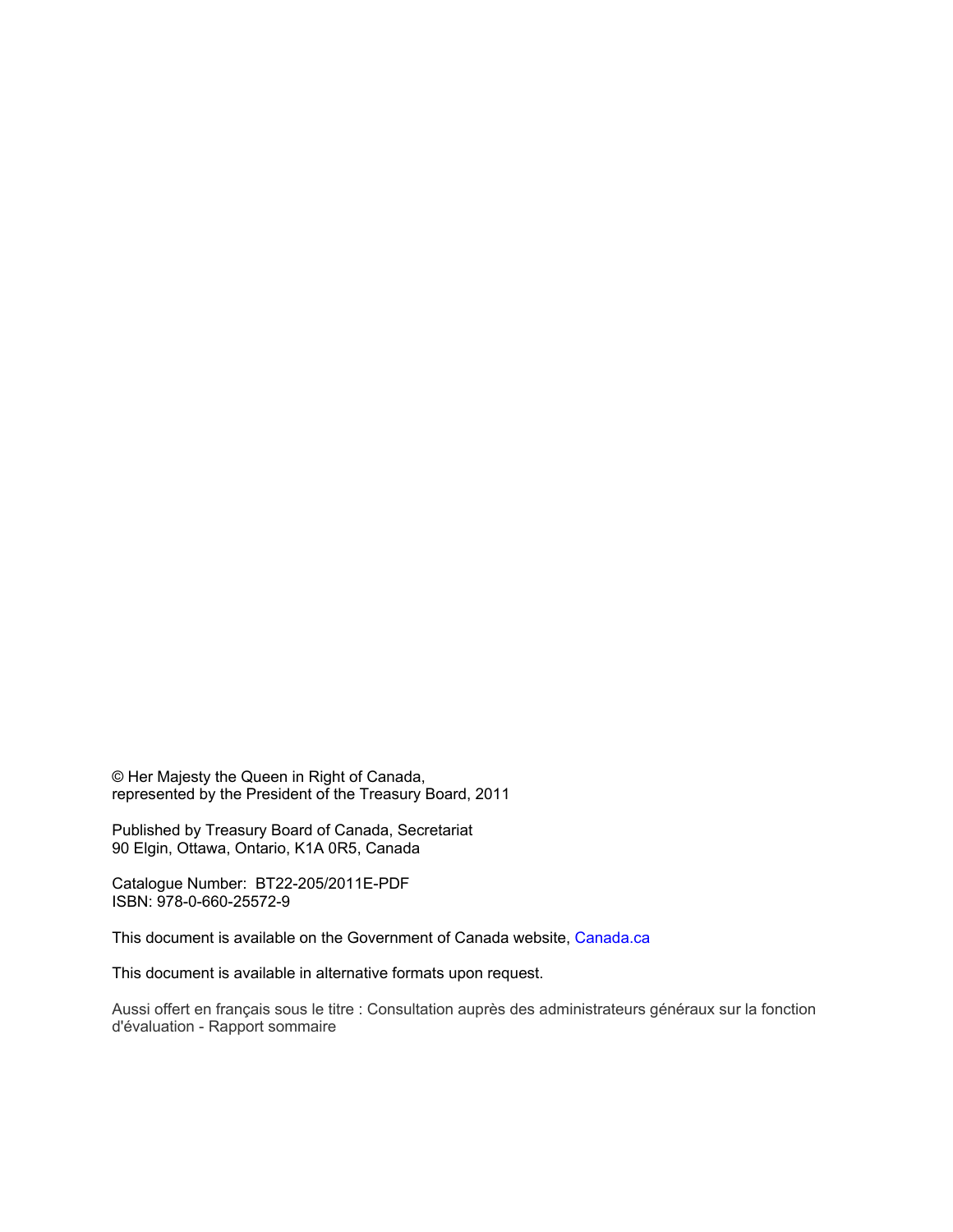

Canadä

# **Deputy Head Consultations on the Evaluation Function -Summary Report**

# **Prepared for the Centre of Excellence for Evaluation, Treasury Board of Canada Secretariat**

**Robert Lahey REL Solutions Inc.**

**January 2011**

# **Table of Contents**

- 1. Introduction
- 2. Background
- 3. Methodology
- 4. Findings
	- <sup>o</sup> 4.1. The Use of Evaluation by Departments/Agencies
	- <sup>o</sup> 4.2 The Impact of EMS Renewal and the 2009 Policy on Evaluation in Departments
		- 4.3 Suggestions for TBS/CEE Support or Improvement
		- 4.4 Tools to Measure Performance of the Organization
- 5. Conclusions
- Appendixes
	- Appendix 1
		- Appendix 2

# **1. Introduction**

This report provides a summary of consultations held with a small sampling of Deputy Heads of federal organizations about the Evaluation function. The objective was to provide information to serve as input to the Treasury Board Secretariat's (TBS) first annual report to Treasury Board on the 'Health of the Evaluation Function'.

The TBS Centre of Excellence for Evaluation (CEE) engaged Robert Lahey, President of REL Solutions Inc. to conduct interviews with nine Deputy Heads over September 2010, addressing four broad lines of enquiry:

- 1. How evaluation is used by the department/agency;
- 2. How the Expenditure Management System Renewal (e.g. Strategic Reviews) and the 2009 *Policy on Evaluation* has impacted the conduct, resourcing and planning for evaluation;
- 3. How TBS could best support the organization relative to Evaluation and the new requirements of the 2009 Policy;
- 4. How well Evaluation and ongoing performance monitoring are providing a comprehensive picture of 'performance' of the organization.

A list of the Deputy Heads interviewed is provided in [Appendix 1.](http://www.tbs-sct.gc.ca/report/orp/2011/evaluation/dhcefsr-cagfers04-eng.asp#appendix1)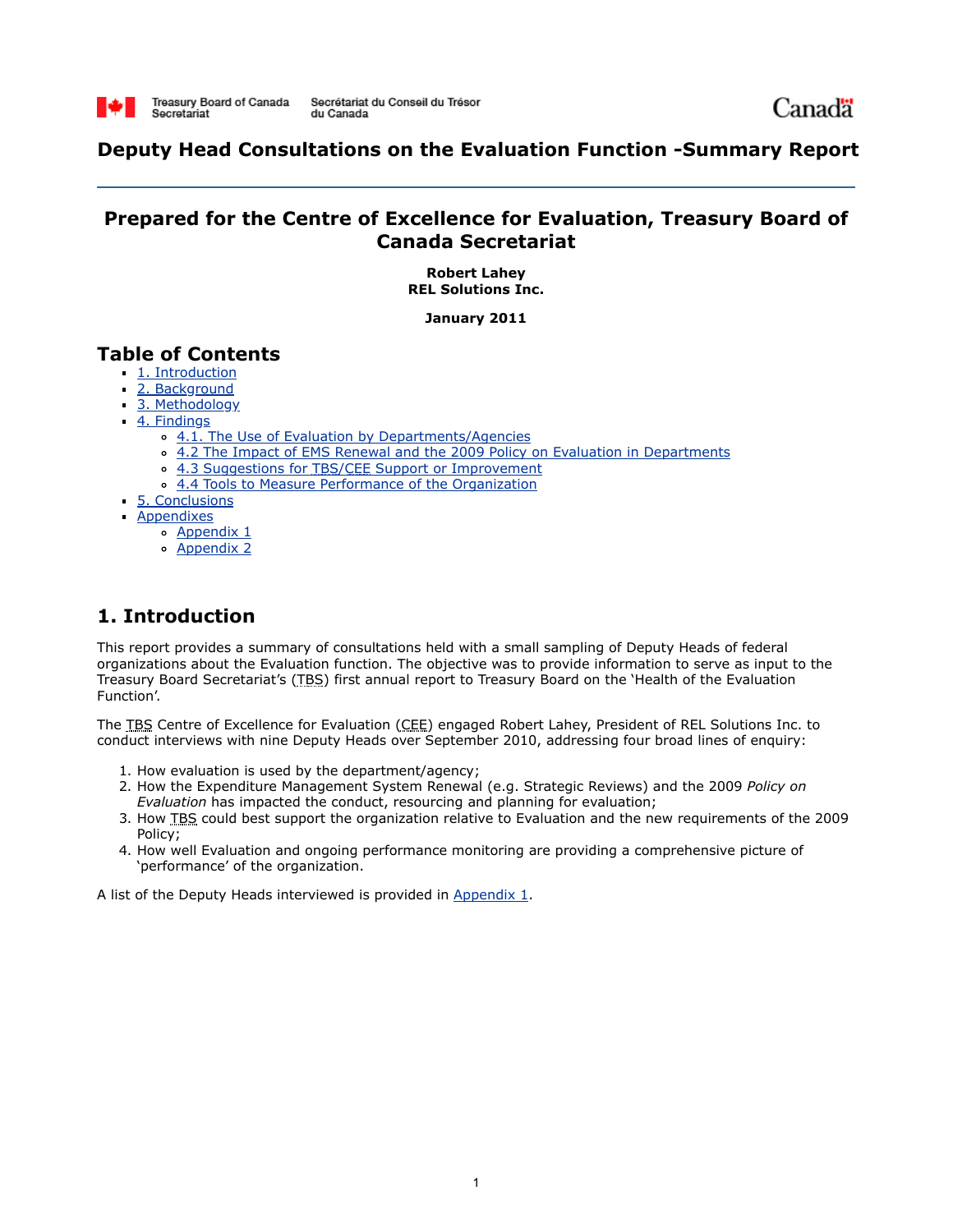This report provides a summary overview of feedback from the Deputy Head consultations, reporting against each of the four issues identified above.

# **2. Background**

The annual Report to the Treasury Board on the Health of the Evaluation Function is a new requirement under the 2009 *Policy on Evaluation*. It is intended to support the Treasury Board and Secretariat by providing an overview on how implementation of the 2009 *Policy* is progressing across departments. Operationally, such a report is expected to help both TBS in its functional leadership role and departments, by identifying needed improvements in the Evaluation function.

While the Deputy Head consultation is only one input to the Report on the Health of the Evaluation Function, the consultation with Deputy Heads was expected to provide a rich information base of how deputies see and use Evaluation within the management of their organizations.

Eighteen months into the transitional implementation of the 2009 *Policy on Evaluation*, it was expected that organizations would have a sufficient amount of experience with the new Policy. Moreover, key issues, should they have arisen, would have had time to come to the attention of the most senior official in the organization.

# **3. Methodology**

The number of organizations to consult (9) and the identification of which specific organizations was determined by TBS officials.

Though the total sample of nine is quite small, and should therefore not be considered as representative of the full universe, the selection of organizations covers a broad cross-section of departments and agencies. Listed in Annex 1, the nine Deputy Heads cover a broad range of government business and circumstances for Evaluation, including: a department with a large Grants and Contributions ( $\underline{G} \& C$ ) component; a 'policy' department; a regional agency; the department with the largest Evaluation unit; a diversity of program types including social programs, economic programs, regulatory programs and international programs; and, organizations where Evaluation was/was not co-located with Internal Audit.

In setting up meetings, each Deputy Head was formally contacted by the TBS Secretary (See [Appendix 2](http://www.tbs-sct.gc.ca/report/orp/2011/evaluation/dhcefsr-cagfers04-eng.asp#appendix2) for the information forwarded by TBS in advance of the meetings with Deputy Heads). The request was made for a 30 to 60 minute interview and it was suggested that no advance preparation was required on the part of the Deputy, as the consultation would be seeking "top of mind" reactions to questions about your evaluation function". Only the four broad lines of enquiry were identified  $\left[\frac{1}{1}\right]$  $\left[\frac{1}{1}\right]$  $\left[\frac{1}{1}\right]$ 

Deputy Heads made themselves available for interviews that ranged in duration from 45 to 60 minutes. In all cases, the Deputy Heads were more than willing to devote their attention to the discussion on Evaluation and its use.

This summary report is a synthesis of findings as they relate to the four broad lines of enquiry. Given the small sample size, the analysis is more qualitative, but does point out those areas or instances where a majority of Deputy Heads take a similar position.

# **4. Findings**

# **4.1 The Use of Evaluation by Departments/Agencies**

## **A variety of uses for Evaluation**

Deputy Heads allude to a variety of ways that Evaluation can and does get used within their organization. Some specifically mentioned the link to strategic planning and performance reporting (as input to the Departmental Performance Report) but the areas that seemed to stand out were the following:

- For organizations with G&C programs, Evaluation is an important input to the discussions/decisions around program sunsetting and funding renewal as they go forward to Cabinet.
- In general, Evaluation can and should serve as a piece of intelligence (though not the only input) supporting departmental Strategic Reviews. In this context, Evaluation evidence and reports can serve as input to documentation identifying 'low performing, low priority' areas.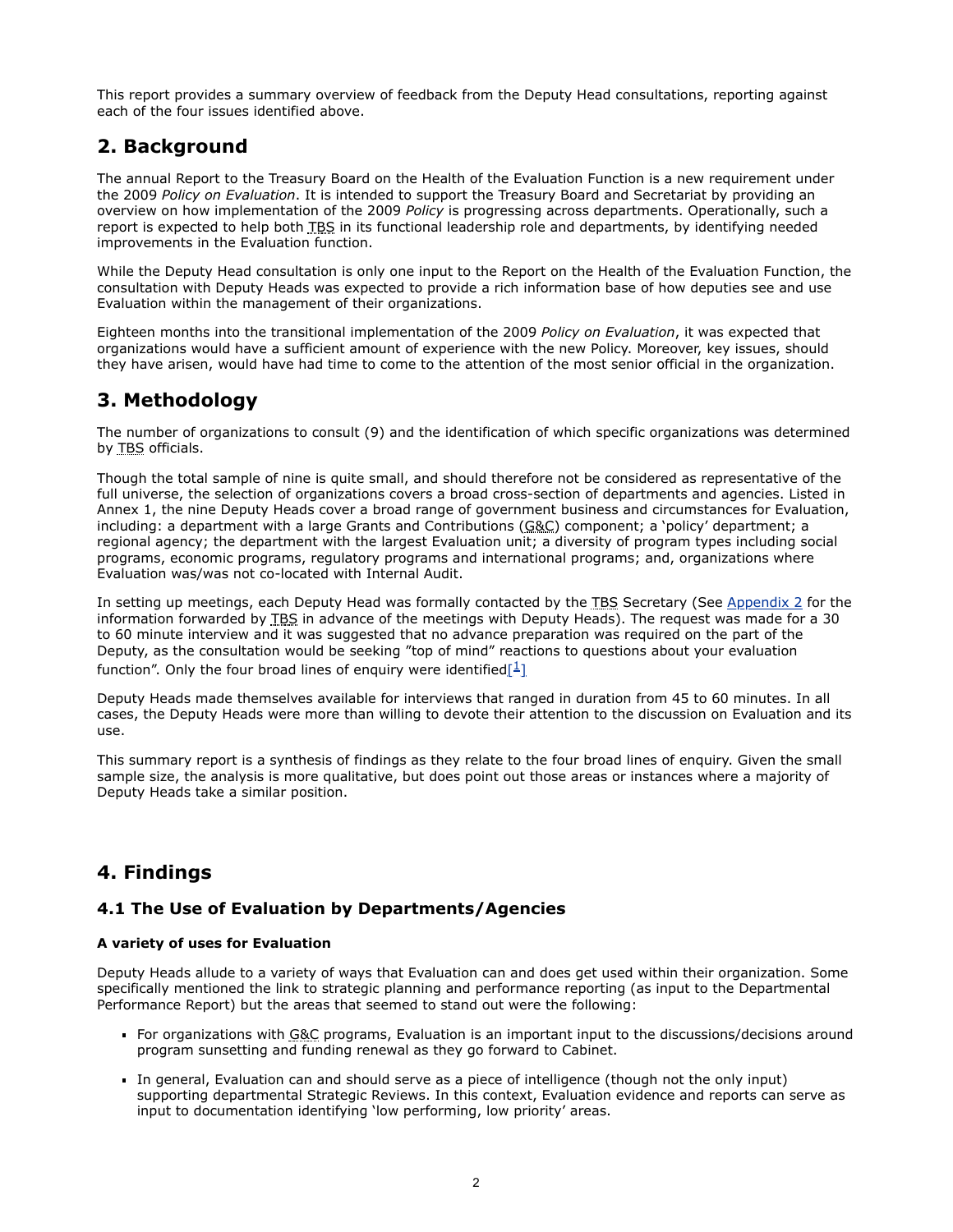- Expressed in a variety of ways by several deputies, Evaluation is seen to provide insight on a particular topic or policy area that can be used to inform policy discussions, policy development and decisions. This use highlights the "learning" that Evaluation contributes to the organization or, put another way, the "knowledge" that Evaluation has generated about a particular area.
- Not mentioned by all, but still deemed as particularly useful by some deputies was the traditional area of "program evaluation" that examined the range of issues around program design, delivery, effectiveness, etc. Their view was that the systematic and disciplined approach to bringing disparate information together (sometimes a challenge) and ultimately requiring a Management Response that is tracked is a "robust approach" that is "on the same footing as Internal Audit".

A few deputies also reported that not all of the potential uses of Evaluation can necessarily be predicted, as it is sometimes difficult to trace where evaluation findings will have a particular influence (for example, in policy discussions).

What came out as important from the comments of the deputies is that Evaluation needs to be conducted and discussed in a timely fashion and well connected to senior management discussions. The latter is important to ensure that the Evaluation function anticipates areas of future interest and makes available findings from a relevant evaluation to the key audiences.

### **Evaluation and Strategic Review**

A number of deputies felt that the new proximity of Strategic Review to Evaluation had, as one Deputy put it, "breathed some new life into Evaluation".

"Strategic Review has bumped up Evaluation a couple of notches."

But as some deputies noted, the real impact on Evaluation will be in the future since the first round of Strategic Reviews had to rely on readily available information. In many cases, evaluations were not available. Now though, with a better understanding of where the information gaps lie, the view is that planning for future Evaluation work can take account of the timing of future Reviews.

#### **Factors supporting the contribution of Evaluation to decision-making**

Overall, many of the deputies felt that Evaluation was making a "solid" contribution to decision-making in their department, though a number also felt that more could be achieved (for reasons discussed in the next section below).

Several factors were mentioned by the deputies that likely contribute to the use of Evaluation:

- The structure of the Departmental Evaluation Committee  $(\underline{DEC})$ . More than one Deputy spoke of how a more inclusive DEC that parallels the Senior Management Team has generated "really good discussion". For example, more rigour and probing questions in the development of the organization's Evaluation Plan. Additionally, in cases where the DEC mandate includes approval of Terms of Reference for evaluations, this is providing a forum in those organizations that helps ensure that management concerns/issues get reflected in the scope of evaluations.
- Not only the structure, but the frequency of meetings of the Departmental Evaluation Committee likely also contributes to the use of Evaluation. One Deputy spoke of DEC meetings occurring as frequently as every 4 to 6 weeks, noting that it "keeps Evaluation top of mind in the governance of the organization".
- Some deputies spoke of Evaluation as "part of the governance structure", getting built into decisionmaking, Memoranda to Cabinet, linking to strategic planning, policy making and reporting. But what makes this happen? One Deputy described having a "systematic approach" to using Evaluation, where it is in effect embedded into a strong "planning, measurement and reporting scheme". But, as was noted, this requires a commitment to a systematic use of Evaluation within the organization, without which, the same benefits from Evaluation would not likely be realized.
- The commitment by a Deputy to Evaluation is more than simply chairing the  $DEC$ , though this is important ("This sends a signal"). As one Deputy indicated, successful use of Evaluation depends in part on whether or not the organization is actually interested in "using Evaluation". It was noted that "This likely varies across government departments".

### **Potential barriers to the use of Evaluation**

Most deputies identified some elements they either directly described as a hindrance to the use of Evaluation in their department or would likely serve as some form of barrier. This includes the following: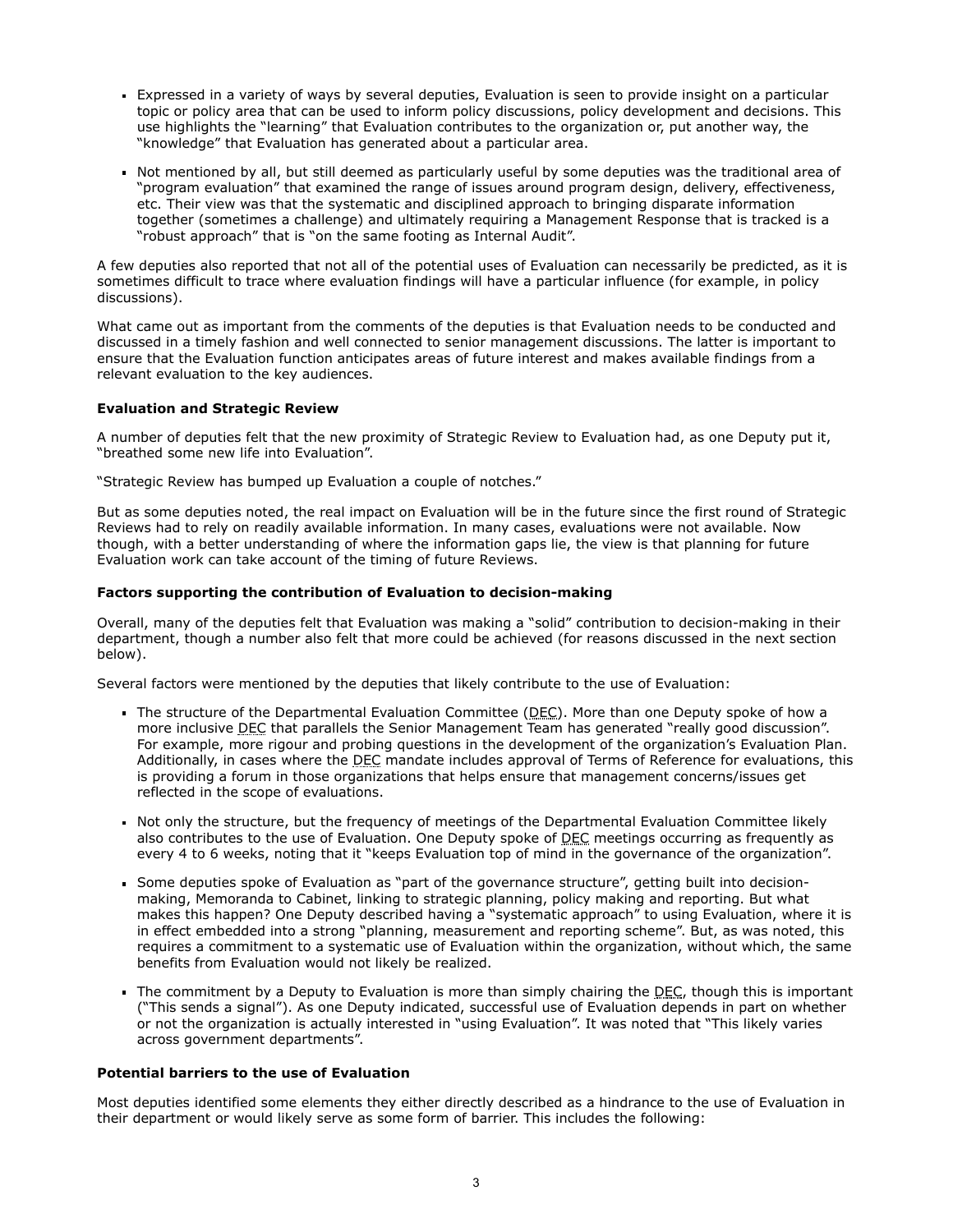- Start-up problems associated with the conduct of an Evaluation, ultimately resulting in the Evaluation not being delivered in a timely way. This is in part associated with the general issue of human resources (that is, a view of too few skilled Evaluators across the system) and the need to hire external contractors to support the conduct of Evaluations. It was noted by more than one Deputy that the contracting process has become rather heavy and lengthy, requiring what seems to be an excessive amount of time for administration $[2]$ .
- Evaluation reports not always providing definitive evidence around a particular issue and sometimes lacking clarity around observations and conclusions. Feedback from deputies would suggest a number of different reasons why they believe that this occurs. For instance,
	- i. a deficiency in skilled Evaluators, both in-house and externally. Most deputies noted that there were simply too few skilled Evaluators, both within the government ranks and as external consultants, and that from their perspective, the quality of external consultants was quite uneven;
	- ii. the difficulty in measuring outcomes and dealing with issues of attribution;
	- iii. the expectations around what can reasonably be measured via Evaluation sometimes they are unrealistically high. Some deputies noted that it is important to recognize that Evaluation is "only one input" to decision-making and that other factors, including the political dimension, come into play in making decisions. "Evaluation won't find all the answers, and people need to understand that!"
- Evaluation reports that are not forward-looking and don't provide the needed insight for Evaluation to feed into policy discussions. In such instances, it was noted that an evaluation may provide a diagnostic that frames a particular area, but doesn't always address 'What are you going to do about it?' when issues are identified.
- Too little time and energy available among program and policy people whose input and engagement is required for the follow-up to an Evaluation. Where and how Evaluation results get used takes time and effort of people who may have too little of both available. As was noted, they are principally focused on "keeping the lights on and doing their job".
- A view that there are too few resources across the organization to leverage out "what they are learning from the Evaluation function". For most organizations, the focus on producing quality Evaluation reports leaves no time/resources for the Evaluation group to provide broader more strategic thinking/analysis of what Evaluation results are showing for the organization.
- A view that the timing and subject of an evaluation is based more on the sunsetting of a program rather than a more strategic approach to evaluating the programs of a department. In this regard, one Deputy spoke of the importance of aligning the conduct of an Evaluation and the timing of the release of study findings, noting that Evaluations need to be delivered when the window of opportunity is still open.
- The perception that the 2009 *Policy on Evaluation* is rigid and lacks flexibility to allow a department to focus on issues that may be outside of the core issues of the Policy. The view that the Policy is a "one-sizefits-all" approach was mentioned by many of the deputies.

### **Governance and Neutrality**

As noted above, some Deputies have adjusted their Departmental Evaluation Committee (DEC) to more closely mirror their Senior Management Committee. Done apparently for management reasons, there is no feedback or sense that this has in any way interfered with the 'neutrality' $\lceil \frac{3}{2} \rceil$  of the Evaluation function.

In a number of the organizations consulted, Evaluation is co-located with Internal Audit, largely as a result of the historical positioning of these two functions within the organization. This could have several impacts from a 'governance' perspective, largely because of certain requirements of the 2006 *Policy on Internal Audit*, including: the introduction of members external to government to Departmental Audit Committees; (ii) a heightened profile of the Chief Audit Executive (CAE); and (iii) a renewed importance placed on 'independence'.

The feedback from deputies was that, to date, external members sitting on both the Audit and Evaluation Committees principally needed to gain a greater understanding of Evaluation and its role in the organization.

Regarding the higher profile given the Chief Audit Executive by the 2006 IA Policy, instances of co-location would seem to imply that the Evaluation function is now having more frequent interactions with the Deputy. It is not clear however whether this actually generates more discussion about Evaluation than otherwise would be the case.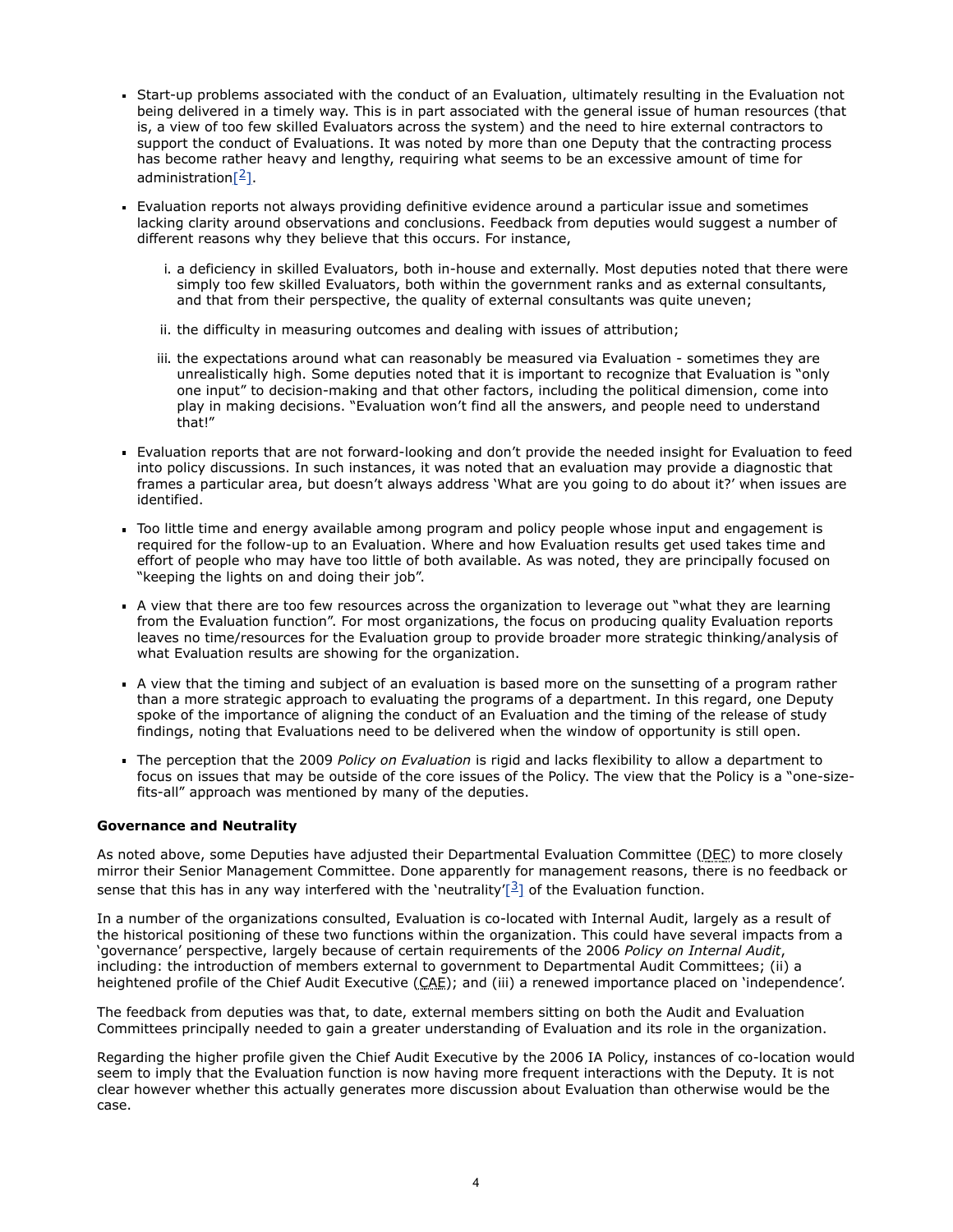Regarding the emphasis put on independence of the Internal Audit function -- deputies seem to make a distinction between the two functions in this regard. There would seem to be a wide-held view that Evaluators (unlike Internal Auditors) will and should consult with managers at various points in an evaluation, and yet can remain neutral and objective when it comes to analyzing findings and reporting on results.

In general, deputies interviewed did not express any issues or concerns with the neutrality of Evaluation being compromised in their organizations.

# **4.2 The Impact of EMS Renewal and the 2009 Policy on Evaluation in Departments**

The second broad area of consultation with Deputy Heads concerned 'how the Expenditure Management System (EMS) renewal and the 2009 *Policy on Evaluation* have impacted the conduct, resourcing and planning for Evaluation in the department'.

Those deputies that alluded to the **EMS** only did so in the context of 'strategic review'; all though did have something to say about the new *Policy on Evaluation* and their perception of it. Comments ranged from a view that the Policy was pretty well conceived to comments that some of the requirements are overly ambitious. As one deputy pointed out however, it is probably too early to determine the full impact of the Policy until departments have experienced a complete cycle.

## **Positive Impact of the 2009** *Policy on Evaluation*

The implicit linking of Evaluation to Strategic Review was noted by a number of deputies to have raised the profile for their Evaluation function $[4]$ . As one deputy mentioned, it has "raised the bar" for Evaluation, in part because it will force all government programs to systematically address fundamental issues such as 'program rationale'.

One deputy commented that Evaluation is now "occupying a bit more space" and, "for the right reasons".

Many of those interviewed however were quick to note that, if the bar was going to be raised, more of a [leadership role was needed from TBS insofar as Evaluation is concerned. This is elaborated on further in Section](#page-8-0) 4.3.

## **Concerns and Challenges Raised by the 2009** *Policy on Evaluation*

There were five overriding concerns that came up a number of times and expressed in a variety of ways during interviews with deputy heads. In no particular order, concerns of deputies are summarized below.

- i. *A concern that there is an overabundance of 'review-type' activity that may not be well coordinated by TBS*
	- A number of deputies noted, in a variety of ways, that the system has seen the introduction of a very aggressive set of oversight requirements in the last few years (brought in by the Transfer Payment Policy, Strategic Review cycle, enhanced Parliamentary Committees, the perception of an "overbuilt" set of Internal Audit requirements, and the MAF assessment process). Added to this is the increased requirements of the 2009 *Policy on Evaluation*, and a number of deputies wondered how well coordinated these various review type mechanisms may be.
	- While all may have their own elements of merit in terms of helping deputies with 'sound stewardship', the view is that, taken together, the oversight activities impose a considerable burden on organizations. Several deputies noted that TBS needs to stand back and review the full set of requirements. In this context, for the Evaluation function, it would be useful to: determine where Evaluation is adding most value; and, position Evaluation and better align the various activities within this broader set of oversight mechanisms that have emerged.
- ii. *A view among many that the 100 per cent coverage requirement over a five-year cycle likely cannot be achieved and that this should not be the yardstick for a 'successful' Evaluation function*
	- Some Deputies indicated that their organization would meet the five-year cycle requirements of the *Policy on Evaluation*. A number were uncertain and a number indicated that this simply would not happen. The majority though expressed concern with the cost of maintaining a five-year Evaluation cycle, a number indicating that it was simply not sustainable.
	- As one Deputy put it, departments will aim "to produce meaningful products that matter, whether it is 10% or 20% coverage".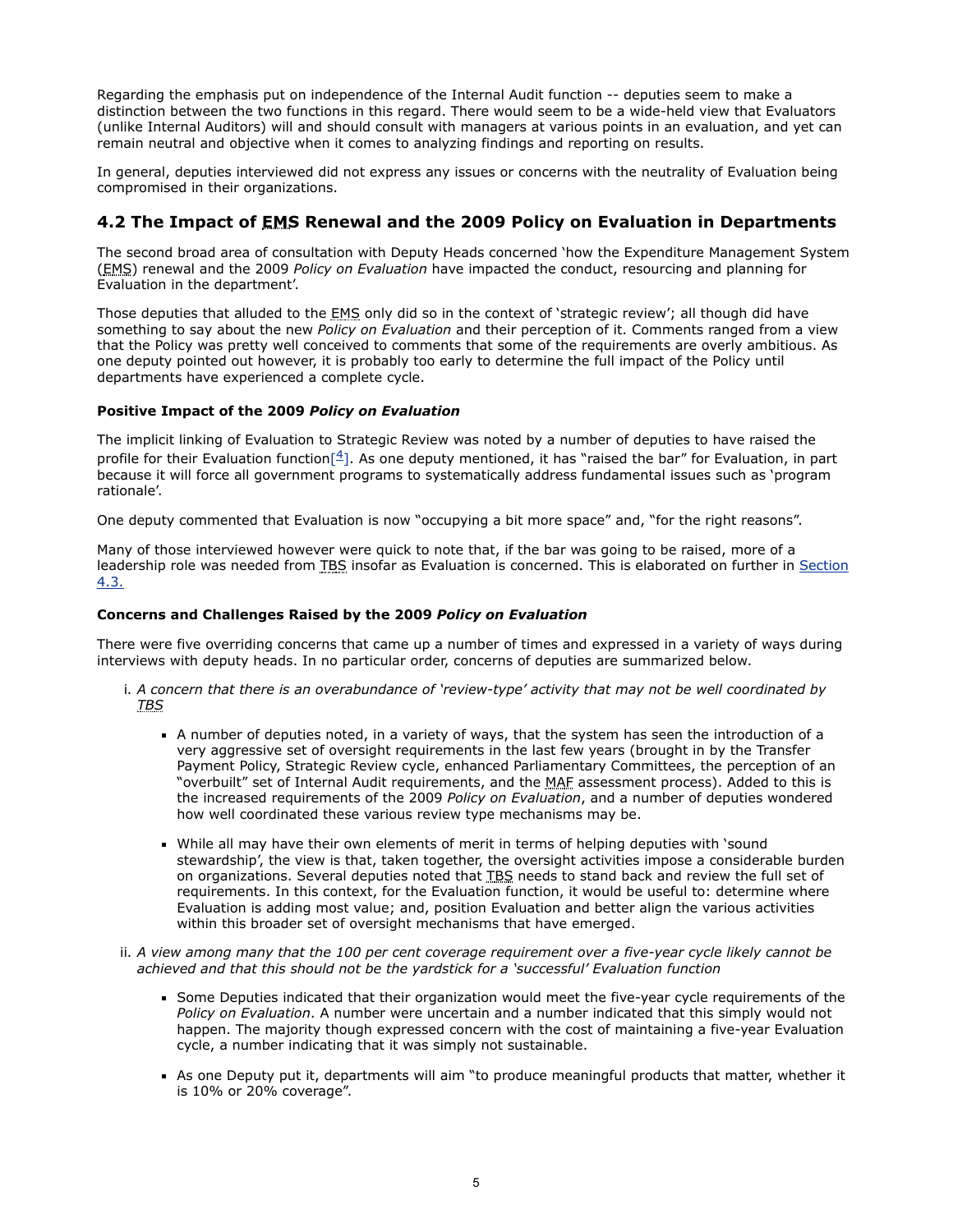- For most deputies, the requirement of 100 per cent coverage over a five-year cycle will challenge the capacity of the system to deliver since, system-wide, there are simply too few skilled Evaluators to meet the demand.
- iii. *The higher cost for Evaluation cannot be sustained, especially during a period of budget freeze*
	- Some deputies expressed the view that, to meet the five-year cycle requirements, they will be spending *too much* on Evaluation (in part because of the perceived inflexibility of the *Policy on Evaluation*).
	- Looking ahead, in an era of frozen budgets, for a number of deputies there is a real question about whether it makes sense to spend the marginal dollar on Evaluation, or on delivery of a service or program.
	- Part of this dilemma relates to the perceived overabundance of 'oversight' mechanisms. With the requirements and heavy investment in Internal Audit brought on by the 2006 Internal Audit Policy, some deputies are wondering whether the department can also afford what they perceive would be an expensive Evaluation function.
- iv. *There is a perception that there is inflexibility in the Policy and that this is adding to the cost of Evaluation. For some, it also means that issues important to departments may not get looked at, thus lessening the usefulness of Evaluation to the department.*
	- A number of deputies reacted negatively to what they viewed as a "one-size-fits-all" approach of the 2009 *Policy on Evaluation*. The view is that more flexibility is needed in terms of the design, scoping and conduct of evaluation studies (particularly 'large' versus 'small' programs and 'low risk' versus 'high risk' areas).
	- There is a view that the Policy requires all program components be treated the same way, and it is felt that this will generate too many Evaluation requirements and a far costlier Evaluation function.
	- Additionally, the requirement for evaluations to address the full set of 'core issues' does not seem to allow (does not give "credit") to addressing issues that fall outside the TBS listing (even when they are issues of importance to the department) or to studies that do not embrace the full complement of issues as defined by the TBS *Policy on Evaluation*.
	- Some deputies, as noted earlier, feel that they are unable to take full advantage of the broad learning and 'knowledge' generated through Evaluation studies and they attribute this in part to the demands of the Policy. The policy requirement to evaluate all of their programs within a five-year cycle does not leave Evaluation units with enough time or resources for extracting the broad lessons from across multiple evaluations.
- v. *The pool of trained experienced Evaluators across the system (both internal Evaluators and external consultants) is felt to be too small to meet the increased demands of the new Policy.*
	- Most deputies spoke of the imbalance between the demand for Evaluators (increased via the 2009 *Policy on Evaluation*) and the current supply across the system. The pool of qualified Evaluators and external consultants is too small, thus impacting on the ability to deliver on the demands of the new Policy.
	- Several issues related to HR were raised as real challenges to the Evaluation function system-wide. These are discussed further below.

### **Human Resources Challenges facing the Evaluation Function**

Human resource (HR) and capacity issues were an overriding concern of deputies interviewed. Several dimensions of the human resources issue surfaced during discussions with deputy heads. Even in those organizations where the size of the internal Evaluation unit has grown in recent years (just under one-half of the organizations consulted), there is a general concern with the following:

- There are too few trained and experienced Evaluators across the system
- There are challenges for recruiting and retaining qualified Evaluators
- Hiring is often delayed due to a lengthy staffing process
- There is a need to 're-orient' many internal Evaluators from their historical 'Evaluation manager' role to that of a more active 'hands-on' Evaluator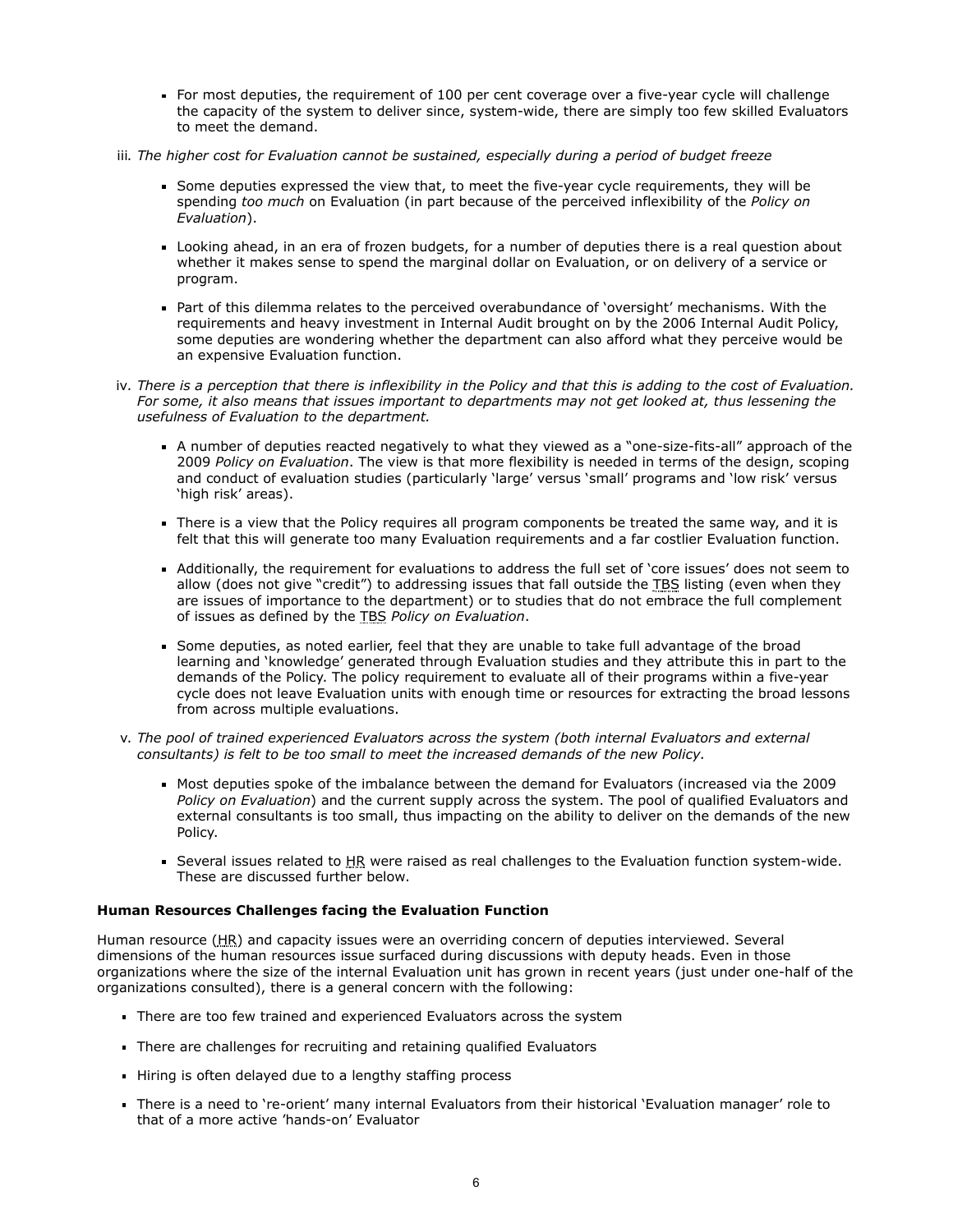Addressing these issues, according to the deputies consulted, will require TBS to take action on many fronts. Given the nature of the development of Evaluators, the strategy will of necessity need to be longer-term and perhaps "community-wide". It was suggested that the experience of the OCG in developing the Internal Audit community might offer some valuable lessons.

A related question concerns the use of external consultants to assist in carrying out Evaluation work for departments. For most deputies though, this would not resolve the HR problem for three key reasons:

- There are too few 'quality' consultants across the system
- Problems associated with the contracting process can seriously delay bringing a consultant on board when needed
- The contracting process does not always result in the hiring of a 'quality' consultant for a particular job $[2]$  $[2]$

One question that was posed to deputies related to the Auditor General's perspective in her recent review of the Evaluation function<sup>[6]</sup> that departments and agencies should have more in-house Evaluators and rely less on external consultants to conduct evaluations.

Not surprisingly, those deputies whose Evaluation units had increased in size said that they plan to use fewer external consultants in the future. The rest indicated they would hire consultants 'as needed'. Or, as one deputy put it, "It depends" on many factors – availability of special skills, pressing need for delivery of a product, availability of internal Evaluation staff, etc. In other words, all deputies are planning on continuing to use external consultants where it makes sense. That said, the majority of the deputies lamented the uneven "quality" of external consultants.

For deputies, the pool of qualified Evaluators will not be topped up to satisfactory levels by simply adding external to internal Evaluators. For this reason, Deputy Heads expect that an insufficient pool of skilled Evaluators across the full system will challenge departments in meeting the requirements of the 2009 *Policy on Evaluation* in the short-term, if not longer.

# <span id="page-8-0"></span>**4.3 Suggestions for TBS/CEE Support or Improvement**

Having identified a series of challenges facing the Evaluation function, Deputy Heads were then asked to identify 'how TBS/CEE could best support the organization vis-à-vis Evaluation and the increased requirements of the new Policy'.

An overview of the suggestions from Deputy Heads is given below, organized under four broad headings:

- Clarifying and/or Revisiting Policy Requirements to Allow for Greater Flexibility
- **Providing Greater Guidance and support for Evaluation**
- **Providing More Leadership and Visibility for the Evaluation Function**
- Addressing Human Resource Challenges

### **Clarifying and/or Revisiting Policy Requirements to Allow for Greater Flexibility**

A general view of the deputies interviewed is that TBS needs to clarify its expectations regarding the 2009 *Policy on Evaluation* and provide guidance on cost-effective approaches to meeting the TB Policy requirements.

In place of the perceived "one-size-fits-all" approach of the Policy, a number of deputies offered the following suggestions:

- In dealing with 'smaller' versus 'larger' programs, consider introducing a tiered approach (say three levels) that reflects a range in terms of expectations for the sophistication of the evaluation design and methodologies to be employed.
- Allow some flexibility in the evaluation of programs within the PAA context; for example, allowing for higher-level evaluations based on a risk assessment.
- Allow greater flexibility in the scoping of evaluations.
- Allow greater flexibility in the determination of the appropriate length of the Evaluation cycle, and determine priorities based on 'risk' rather than a rigid five-year cycle.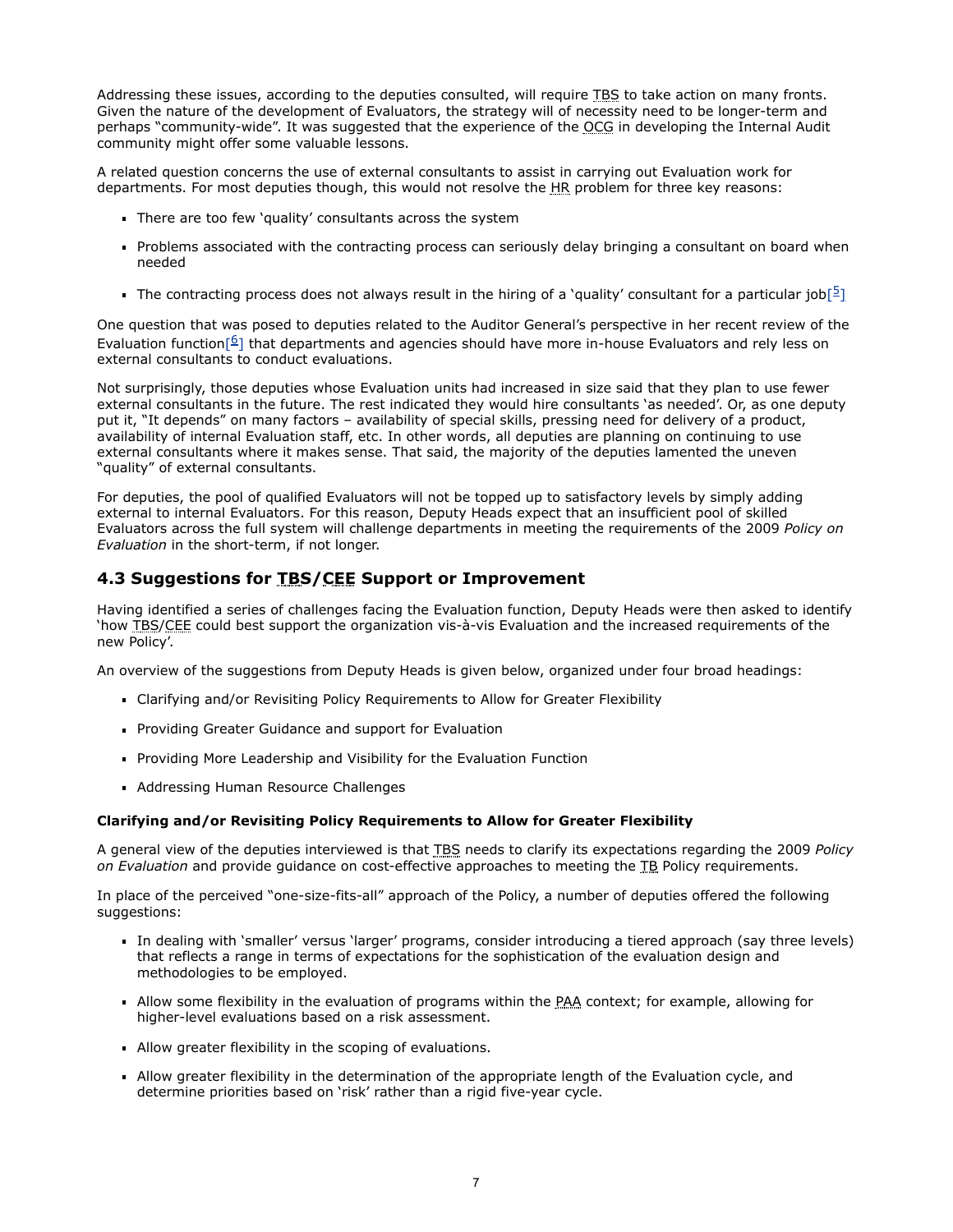A number of deputies took issue with what they viewed as the inflexibility of the five-year cycle, as well as the yardstick that might constitute good performance by a departmental Evaluation function. It was noted that risk analysis should be introduced into the planning of Evaluation coverage, as it is with Internal Audit. As one Deputy (who was quite supportive of Evaluation) noted, if "good performance" is based on compliance with meeting 20 per cent evaluation coverage, then there is every chance that Evaluation will be less meaningful to a DM. What is important is for a department to produce meaningful evaluations; that is, evaluations "that make a difference".

It was mentioned by more than one Deputy that there is an important audience within TBS itself – i.e. its own Analysts – that requires a better understanding of the expectations for an Evaluation function, and performance measurement in general. A view reflected in several comments from deputies is that TBS Analysts across its various branches need to have an aligned set of expectations when it comes to Evaluation. There is a real concern that this is not the case presently.

## **Providing Greater Guidance and Support for Evaluation**

More than simply clarifying expectations, a number of deputies noted that specific guidance and tools from TBS would assist in implementing the Policy and eventual use of Evaluation. There was a sense that TBS has generally been playing an "oversight" role and providing too little support. As noted by one Deputy, departments generally feel "left on their own" when it comes to the new Policy.

A range of areas where TBS/CEE could provide more support was identified:

- Guidance on cost-effective approaches and methodologies for meeting the requirements of the 2009 *Policy on Evaluation*.
- More advice/guidance on the standards expected in producing "quality" work, addressing for example, the conduct and process of Evaluation; the writing of reports; follow-up to Evaluations.
- Providing guidance on the conduct of strategic and horizontal evaluations.
- Advice to departments on how best to apply information management practices so that knowledge generated by evaluations is retained and easily accessible as part of institutional memory.
- Providing guidance on TBS expectations and suitable approaches to conducting policy evaluation.

### **Providing More Leadership and Visibility for the Evaluation Function**

In general, there were many statements relating to a lack of or too little leadership being provided by TBS insofar as the Evaluation function is concerned. Some very pointed statements mentioned: the TBS role as "not obvious"; that departments were "not getting much guidance from TBS"; "not much visibility (for Evaluation) from TBS"; and, the fact that it is *not* the case right now that the Evaluation community is "being led; seen to be led; and, seen to be making a difference". In comparison, for the Internal Audit function in government, the relationship of the Office of the Comptroller General ( $QCCG$ ) with the Chief Audit Executive ( $CAC$ ) and departments was described as "much stronger".

In addition to guidance suggested for specific areas, noted above, some broader suggestions were advanced relating to a more visible, pro-active and senior champion for Evaluation needed from the centre. In particular:

- **TBS** needs to put more of a spotlight on Evaluation, playing more of a leadership role across government, to raise its profile and recognition as the Comptroller General does with Internal Audit.
- Senior levels across government should be targeted for greater interaction to raise awareness and understanding of Evaluation, why it is important, and, how it can help Deputy Heads. Internal audits are "more visible, understood and (perhaps) appreciated"; the same does not appear to be the case with Evaluation.
- TBS needs to give more profile to the Evaluation function and more profile to the Head of Evaluation, as the Internal Audit Policy and the OCG have given profile, presence and higher classification to the Chief Audit Executive, CAE.
- **TBS needs to champion Evaluation better by making abundantly clear what constitutes a "robust"** Evaluation function", focusing on "What does this mean for a DM?"; and explaining "Why DMs cannot get along without Evaluation – because Evaluation is bringing something important to the table!" Additionally, for practitioners, address in clearer fashion: "How to get there?"
- **TBS** needs to provide more support and leadership for the full federal Evaluation community, putting more effort and focus on "community development".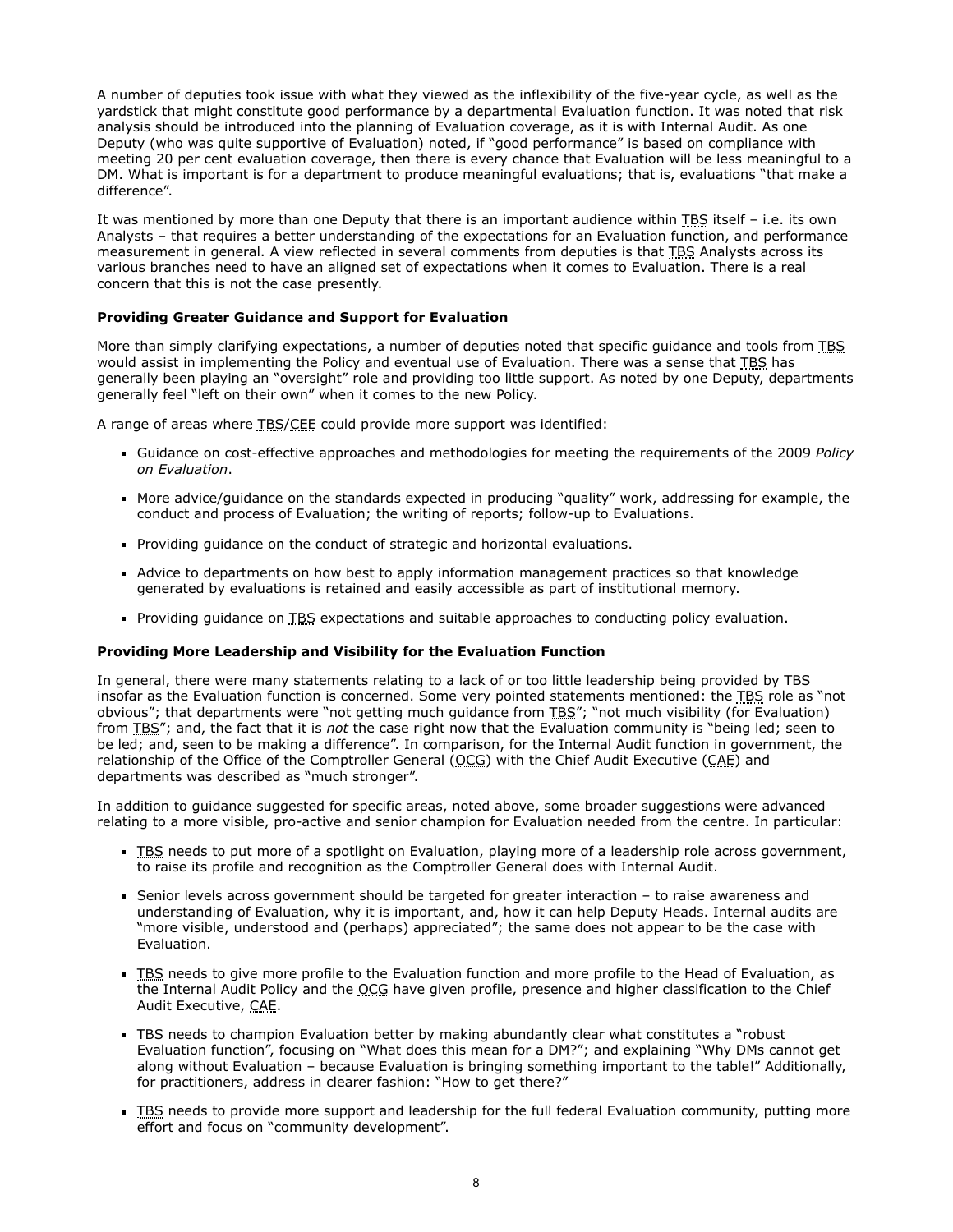#### **Addressing Human Resource Challenges**

Virtually all deputies recognized the major challenge for Evaluation in the area of human resources (HR) and so all had a comment or suggestion on how TBS/CEE might respond:

- **Training in general**, it was recognized that TBS needs to play a leadership role, given the governmentwide nature of the HR challenge. Also, in terms of delivering needed training, it was noted that the link to the Canada School could be strengthened.
- **Focused training**, several elements within an Evaluator's skill set were identified, including: project costing; developing Statements of Work; Evaluation design considerations; project management; and, communication skills.
- **Training directed at 'users' of Evaluation results**, it was noted that there is a need for training/orientation directed at Middle Managers since, as one Deputy noted, "TBS does not do a good job in reaching Middle Managers about Evaluation".
- **Broader-based "community development" approach**,  $-$  a number of deputies recognized that the HR issue needs to be addressed from a base broader than simply training. In effect, issues of recruitment and retention are critical elements of developing a sustainable Evaluation community. Part of the immediate issue is the loss of experienced Evaluators through increasing retirement levels.
- Generally, it was felt that TBS needs to provide more support and leadership for the full Evaluation community.
- It was noted that TBS should look to what has been done with other functional communities that have experienced problems with recruitment (too few professionals) and retention/turnover. Innovative approaches to job assignment on a "community-wide basis" may be needed to create more of a career path for Evaluators.
- For the full community, more effort is needed to put more focus on community development and networking opportunities to create the synergies, support and ability to share best practices among federal evaluators - using a variety of virtual meetings; networking events; newsletters; etc. to create opportunities for engagement and information sharing across the full Evaluation community.
- **Competencies and the Head of Evaluation,** TBS/CEE could learn from the experience of the OCG in terms of the program for developing Chief Audit Executives (CAE); that is, regular training, development and networking sessions. But it was also observed by one Deputy that the federal Evaluation community benefits from recruitment from a variety of disciplines. As such, TBS should not impose too many restrictions, by way of formal requirements, that would interfere with this broad-based entry. On the other hand, senior Evaluators should possess the needed qualifications.

## **4.4 Tools to Measure Performance of the Organization**

For most, though not all deputies interviewed, there is an understanding that 'ongoing performance monitoring' and 'evaluation' are two tools for measuring the performance of an organization's program base.

On the whole, information generated by ongoing performance monitoring does not appear to be comprehensive, and taken together with information generated through evaluations, the two tools are not currently providing Deputy Heads with a complete picture of organization-wide performance. The implication according to one Deputy is that evaluation and performance monitoring are stronger tools for helping the DM to manage *programs individually*, rather than for providing *a comprehensive picture of the organization's performance as a whole*.

As noted previously, it seems that the first round of the Strategic Review exercise helped identify for Deputy Heads where the information gaps were in terms of articulating the 'performance' of their organizations' programs. It was noted by some deputies that this helped in determining priorities for future Evaluation work.

In terms of current performance measurement efforts, as a number of deputies noted, ongoing performance 'monitoring' is hampered by the difficulties of measuring 'outcomes'; of getting the right data in a timely and cost-effective fashion. This appears especially challenging for organizations with a large component of G&C programs, where the period from program inception to evaluation is often only five years. This short period makes it difficult to collect appropriate performance monitoring data, because some of the program outcomes may take several years to materialize.

Deputies' feedback would suggest that for many organizations the real challenge does not lie with developing their performance measurement framework per se, but with making it operational. A number of organizations do not have all the measurement systems needed to collect data and it was also suggested that current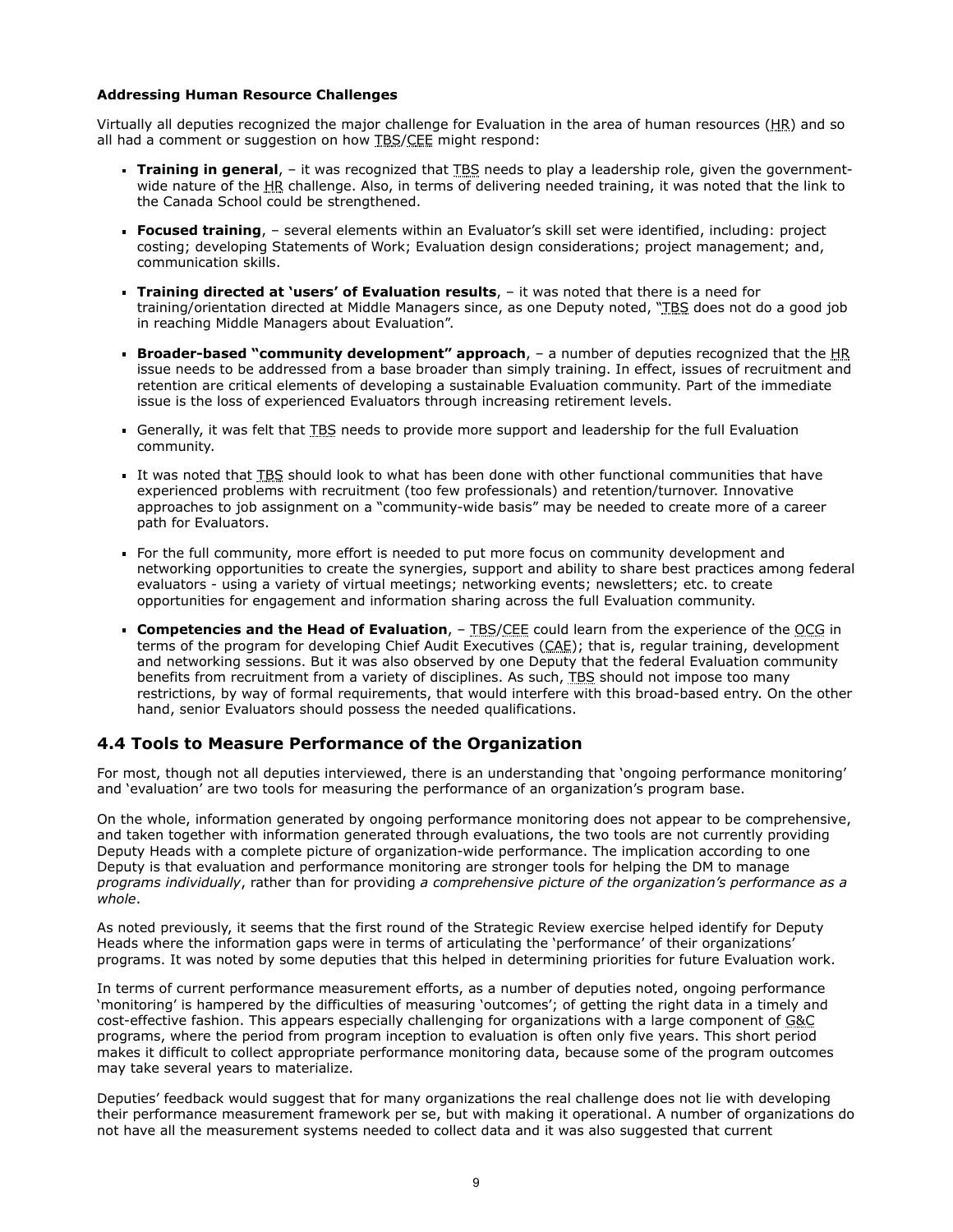expectations for measuring outcomes may be unrealistic or, as one Deputy put it, "There is rhetoric around 'outcomes' and this often puts a focus on elements that are difficult to measure".

One Deputy, whose organization was into their "second or third generation of performance reporting", indicated that they are still a considerable distance away from a fully functioning performance monitoring system.

Even for departments with mature data collection systems, whether or not individual program managers have comprehensive performance monitoring information appears to be variable. While some performance monitoring information is readily available, if new data bases need to be developed (or a special study or survey needs to be carried out to collect data), there are cost and resource issues; a critical challenge in today's world of frozen budgets.

Deputy Heads indicated that Evaluation units play an advisory role to assist program managers in developing their Performance Measurement (PM) systems. Given resourcing issues raised by deputies though, a future challenge that may be faced in organizations is whether the Evaluation group will be resourced to continue to play this advisory role.

For Evaluation, feedback from the Deputies would suggest that, because of the challenges for measuring outcomes through ongoing performance monitoring, there may continue to be many instances where this type of performance information is not readily available as input to evaluation work, thus requiring evaluators to collect the data needed to assess whether outcomes are being achieved.

# **5. Conclusions**

This report summarizes the views of nine Deputy Heads consulted in September 2010 on four broad issues related to the use of Evaluation and the 2009 *Policy on Evaluation*. Such a sample is certainly too small to draw general conclusions for the universe of Deputy Heads of federal organizations. Nevertheless, it does provide a snapshot of opinions from a diverse set of organizations.

On the basis of the nine Deputy Heads consulted, it would seem that Deputy Heads are paying more attention to Evaluation than might have been the case in the past. For some, the recognition that Evaluation can play a useful role in the oversight and management of the organization is certainly *not* a new phenomenon. They have used Evaluation in the past in a variety of ways within their organization. In general though, where the perception and use of Evaluation in the past was probably 'uneven' across federal organizations, it has likely risen somewhat in profile and stature across the system.

The 2009 *Policy on Evaluation*, with its requirement for 100 per cent coverage over a five-year cycle and a predetermined set of core issues, has created a mixed set of reactions. Many have come to recognize that the departmental Evaluation function can play a useful role in assisting the Strategic Review exercise, made more meaningful with the current period of frozen budgets. But most feel that system-wide challenges (particularly the insufficiency of the pool of skilled Evaluators) will stand in the way of most organizations meeting the requirements of the Policy. And, the perceived rigidities within the Policy and its application are expected to raise the overall cost of carrying out Evaluation work. Deputies' perception of a lack of flexibility also raises for them a tension around whether Evaluation can be conducted in a way that serves all the needs of the department/agency.

In many respects, the requirements of the 2009 *Policy on Evaluation* for 100 per cent coverage, coupled with the MAF Annual Assessment of each organization on its 'quality and use of Evaluation'[ $\frac{7}{2}$ [\]](http://www.tbs-sct.gc.ca/report/orp/2011/evaluation/dhcefsr-cagfers04-eng.asp#ftn7), seems to be prompting Deputies to take a harder look at the prospect of evaluating all of their programs in a more systematic fashion.

Deputies have raised a number of concerns however with how the *Policy on Evaluation* is being rolled out and have offered some suggestions to TBS as feedback. Since the 2009 *Policy on Evaluation* is less than halfway into its 'transition' period, this is an opportunity to 'learn and adjust' as necessary. That said, as some deputies noted, it is probably still too early to appreciate the full implications of the Policy and its impact on departments and agencies until they have experienced a full cycle.

An important area in going forward that was noted by several Deputy Heads calls for TBS to play a higher profile leadership role for the Evaluation function. Comparisons were made with the Office of the Comptroller General (OCG) where, in 2006, with the introduction of a new Internal Audit Policy, departments and agencies were faced with a comprehensive set of new accountability requirements, and at a time when the professional Audit community was also in need of significant support. Deputies noted that the high profile of the OCG helped ensure that federal organizations responded to the new IA Policy and also worked to support the capacity building needs of the community. The view is that TBS has not responded with that same high-level support for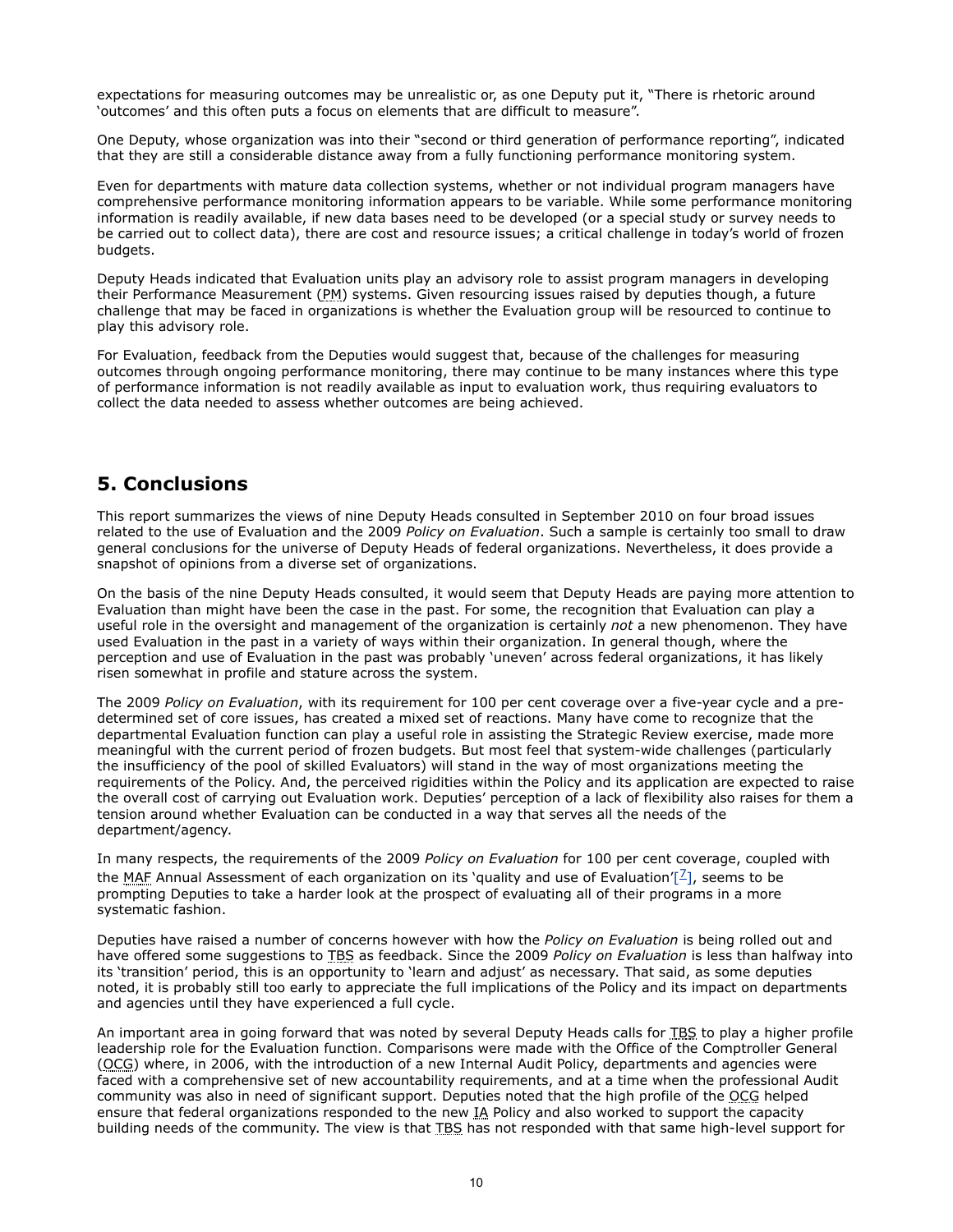the Evaluation function. More visibility for Evaluation and a high level TBS champion for the function were cited as important factors that ought to be addressed.

Additionally, with its focus on oversight, the view is that TBS is directing too little effort towards supporting community development for the Evaluation function. All deputies had something to say about human resource (HR) issues facing the Evaluation function. There is a wide-held view that Evaluation capacity across the system is challenged by too few skilled Evaluators and that TBS needs to play a role in addressing this. A variety of suggestions were advanced.

Comments from deputies also suggest that the Evaluation function is facing some challenges in today's environment that were not there when the IA Policy was being introduced. Unlike 2006 when funding was less of an issue and there was a general appetite for more accountability in the system, the Evaluation function faces challenges on both counts. Some deputies seem to feel that there are currently too many 'oversight' and accountability mechanisms; several deputies wondered how well aligned are the requirements of the various TBS policies and initiatives, suggesting that TBS needs to do a better job in communicating this. Coming at a time when budgets are frozen raises the added challenge of the 2009 *Policy on Evaluation* for Deputy Heads – where best to spend their marginal dollars; i.e. on more evaluation/oversight or on program and service delivery?

Finally, based on feedback from most Deputy Heads, there is an apparent communication/information gap surrounding the requirements of the 2009 *Policy on Evaluation*. Several deputies raised concerns about a lack of flexibility in the way that they could apply the 2009 *Policy on Evaluation* to their organization. This is at odds however with feedback from TBS/CEE which indicates that organizations do indeed have flexibility in their application of the Policy. The fact that deputies did advance a number of suggestions can provide TBS with a useful way to address this and focus on any issues of misperception and clarify, where needed, practical implementation issues related to the *Policy on Evaluation*.

This of course speaks to the broader view of many of the deputies that TBS needs to be more visible insofar as the Evaluation function is concerned, not only providing the needed guidance, but also giving more profile to the Evaluation function.

# **Appendixes**

# **Appendix 1**

| <b>List of Deputy Heads Interviewed</b>              |
|------------------------------------------------------|
| <b>Department or Agency</b>                          |
| <b>Canada Economic Development for Quebec Region</b> |
| <b>Canadian Heritage</b>                             |
| <b>Canadian International Development Agency</b>     |
| <b>Citizenship and Immigration</b>                   |
| <b>Human Resources and Skills Development Canada</b> |
| <b>Industry Canada</b>                               |
| <b>Indian and Northern Affairs Canada</b>            |
| <b>Public Safety</b>                                 |
| <b>Public Works and Government Services Canada</b>   |

## **Name of Deputy Head**

**Suzanne Vinet Canadian Heritage** Judith Anne LaRocque **Margaret Biggs Neil Yeates Ian Shugart Richard Dicerni Michael Wernick** William V. Baker **François Guimont** 

# **Appendix 2**

# **Pre-Interview Information Forwarded to Deputy Heads**

## **Objective**

Consultations are being held with deputy heads of 10 federal departments/agencies to get their perspective on the evaluation function.

This initiative is being led by the Centre of Excellence for Evaluation at TBS to get a better understanding on how the function is progressing across departments and the level of decision support it provides to deputies and senior management. Insights gained from the consultation will provide input to the first annual Report to Treasury Board on the Health of the Evaluation Function.